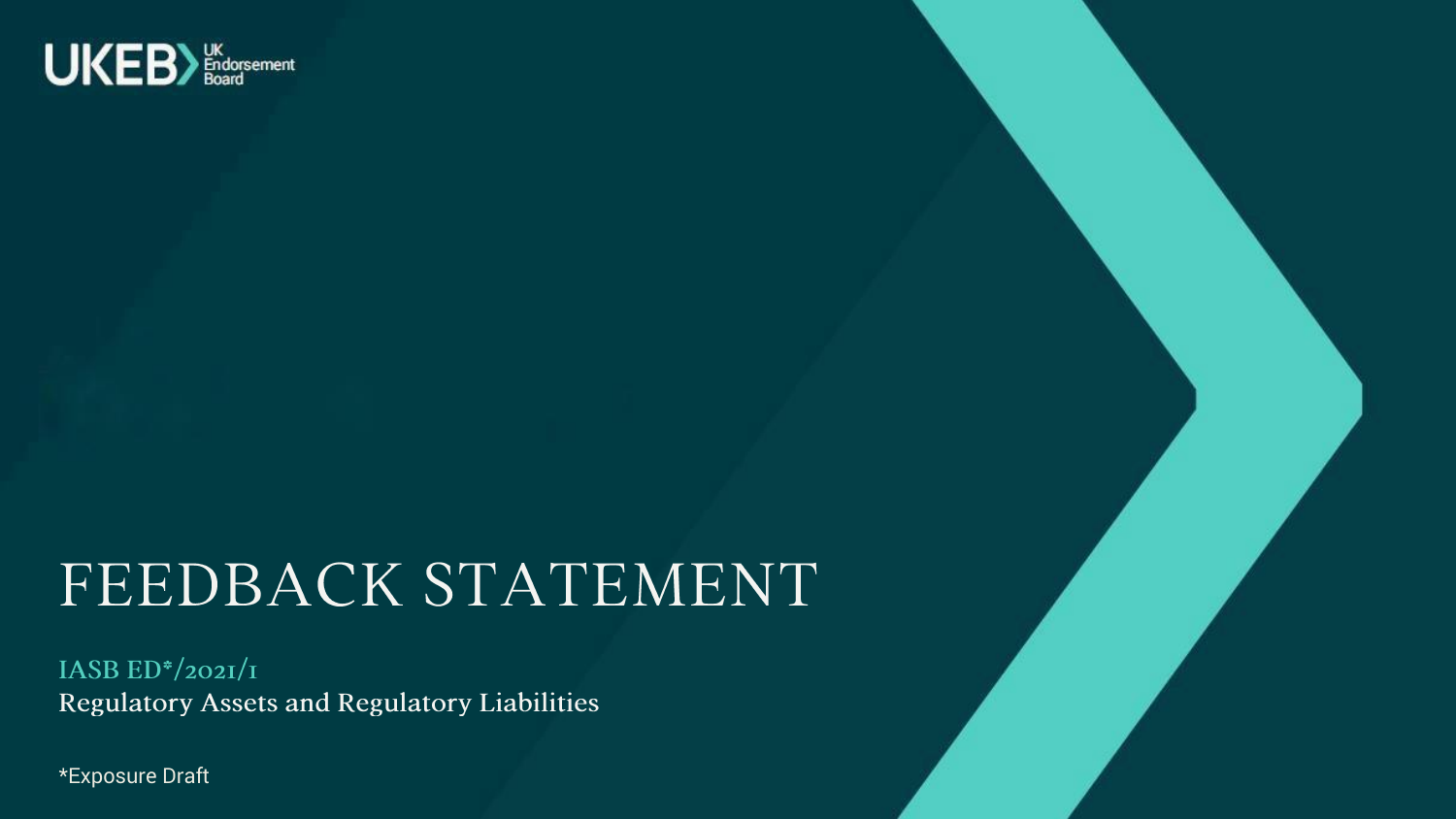

The UK Endorsement Board (UKEB) is the UK's national standard-setter for IFRS. Its statutory functions include influencing the development and subsequent adoption of International Accounting Standards for use in the UK. The UKEB's comment letter on this IASB Exposure Draft (ED) forms part of those influencing activities, and is intended to contribute to the IASB's due process.

The views expressed by the UKEB in this feedback statement are separate from, and will not necessarily affect the conclusions in any endorsement and adoption assessment of new or amended International Accounting Standards undertaken by the UKEB.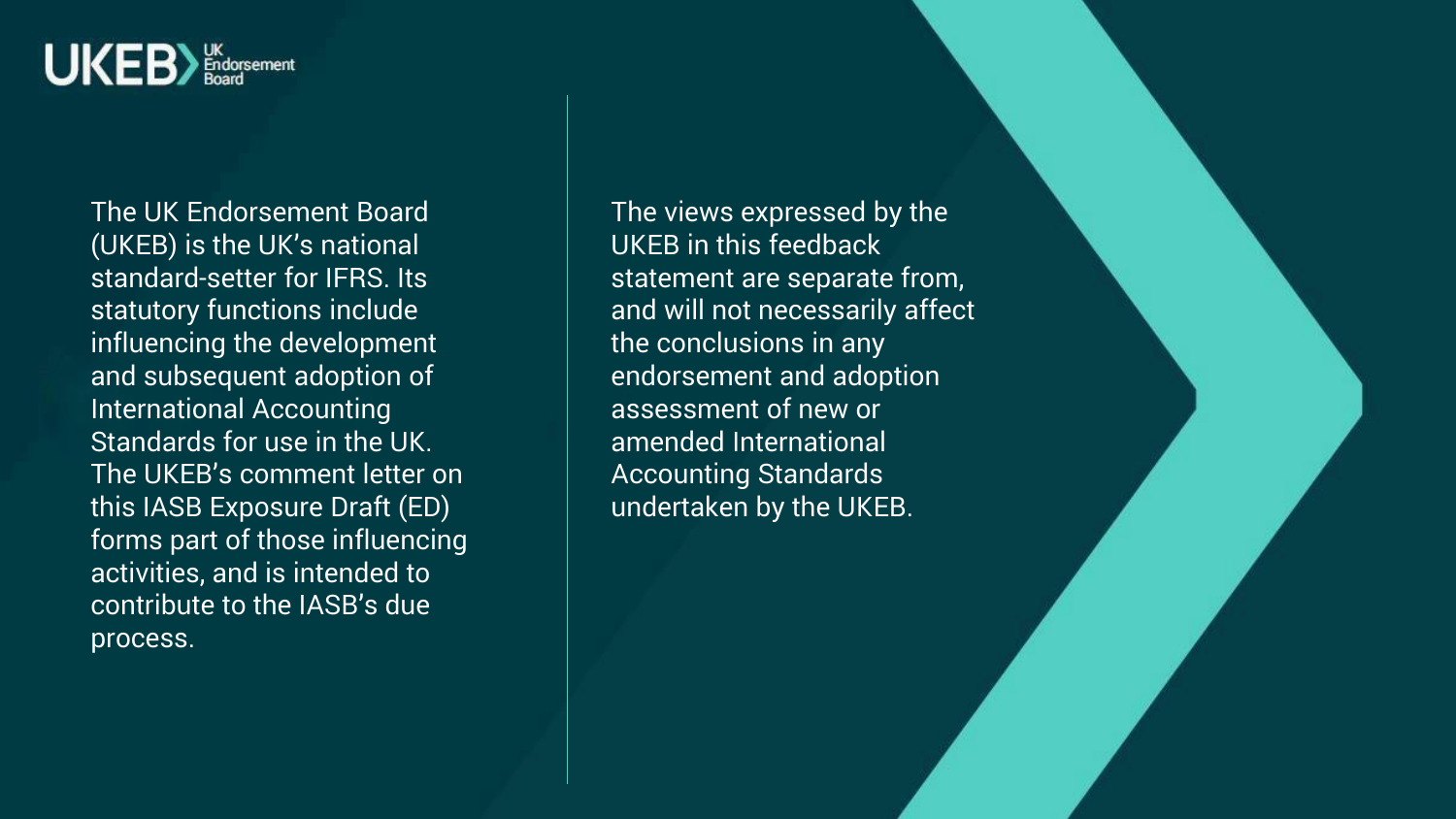### Contents

| Purpose of this feedback statement           | 4         |
|----------------------------------------------|-----------|
| <b>Background to IASB's ED</b>               | 5         |
| <b>IASB's main proposals</b>                 | $6 - 8$   |
| Outreach activities approach                 |           |
| UKEB and stakeholder views on main proposals | $10 - 15$ |

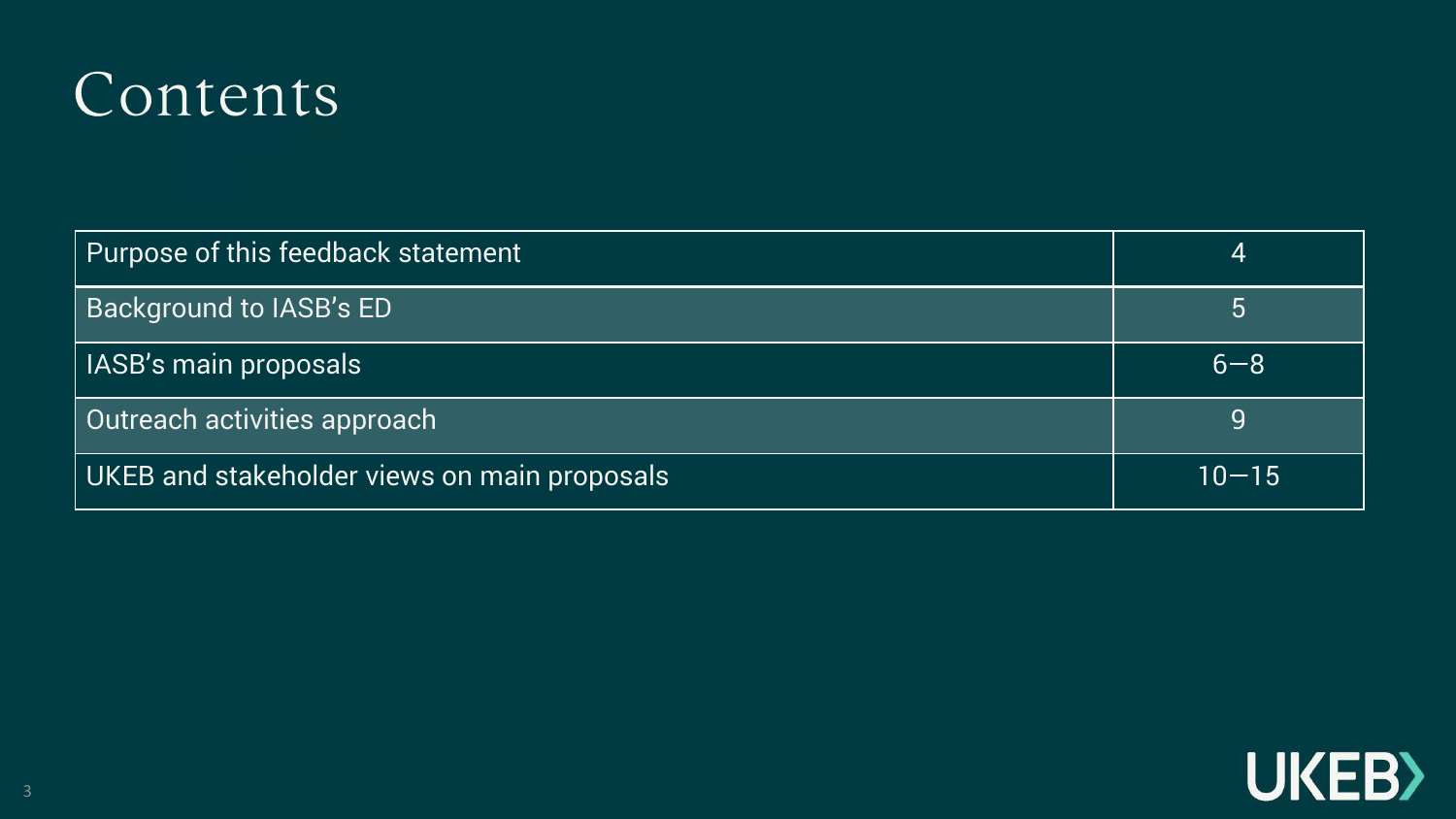## Purpose of this feedback statement

This feedback statement presents the views of UK Stakeholders heard during the UKEB's outreach activities on the IASB's ED/2021/1 Regulatory Assets and Regulatory Liabilities and explains how the UKEB's comment letter addressed those views.



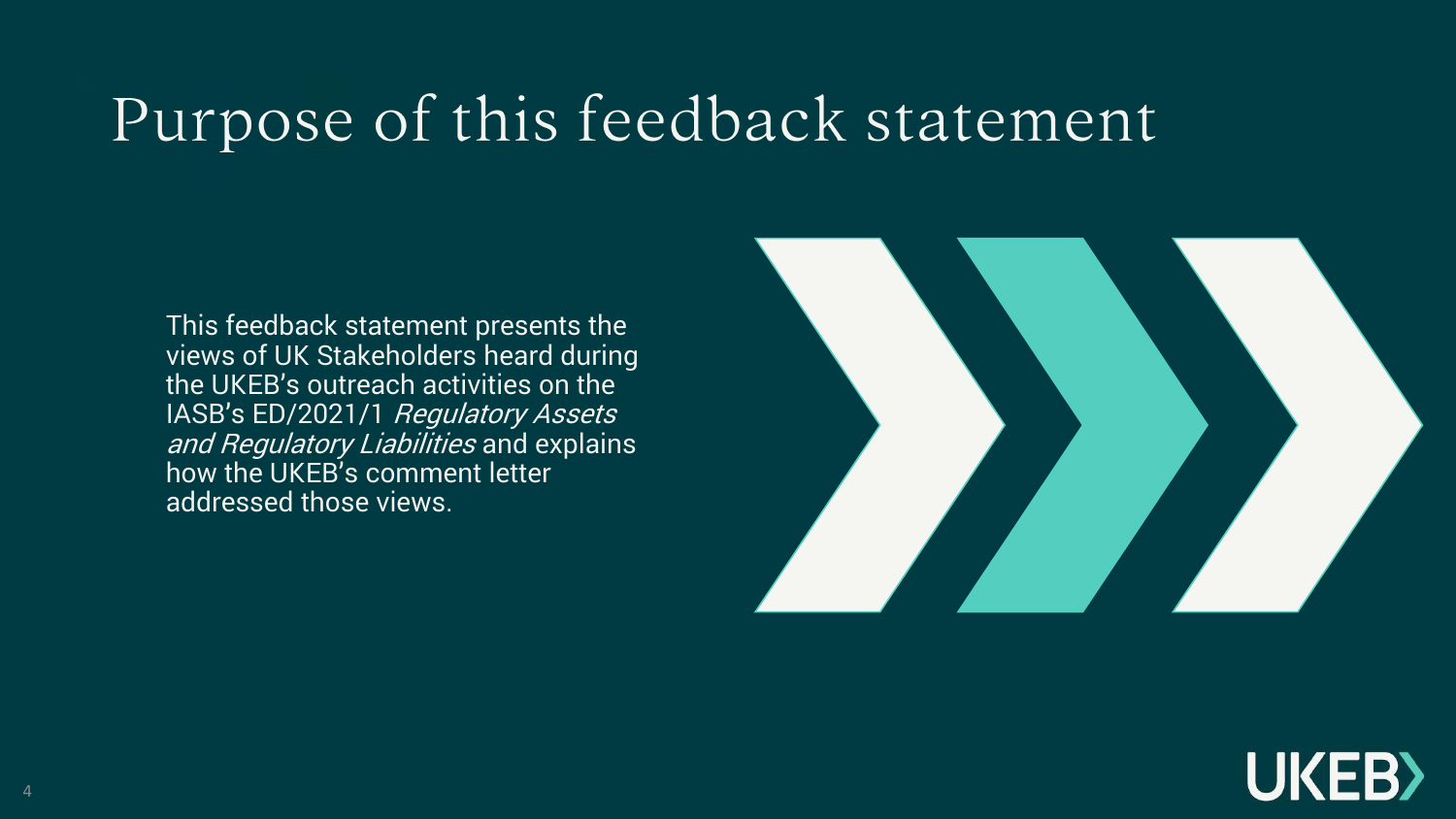## Background to the IASB's ED

The ED sets out the IASB's proposals on how an entity can provide relevant information that faithfully represents how regulatory income and regulatory expense affect the entity's financial performance, and how regulatory assets and regulatory liabilities affect its financial position.

The ED was issued in January 2021 and the comment deadline was 30 July 2021.



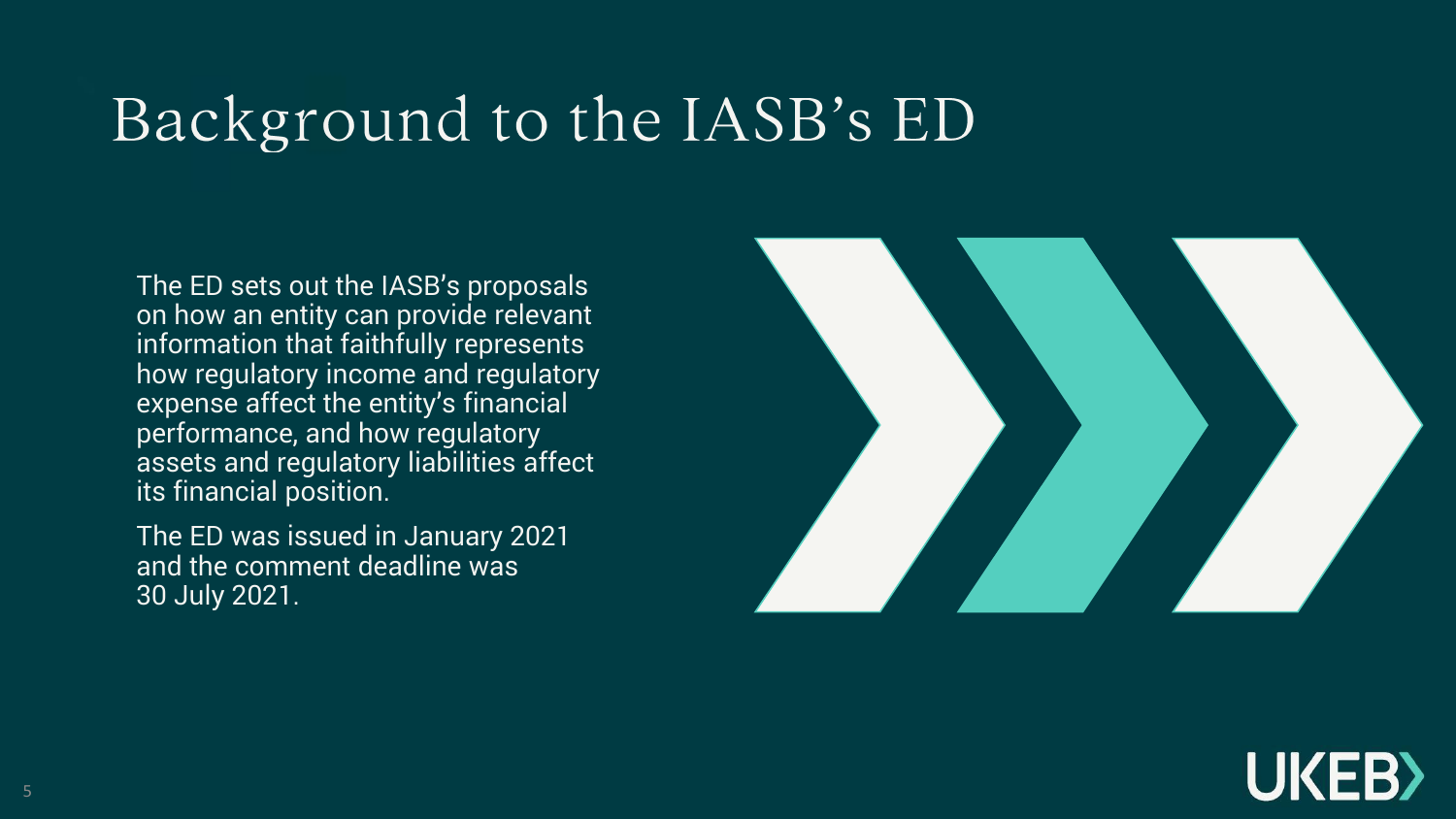## IASB's Main Proposals

#### 1. Objective and scope

The Standard would only apply to entities that are party to a regulatory agreement that is capable of creating regulatory assets and regulatory liabilities.

The new Standard would replace IFRS 14 *Regulatory Deferral Accounts* by introducing a new model for regulatory assets and regulatory liabilities.

#### 2. Recognition

Regulatory assets and regulatory liabilities arise when the regulated rate is determined in such a way that some or all of the total allowed compensation for goods or services supplied in one period is charged to customers in a different period. The recognition of regulatory assets or regulatory liability leads to regulatory income and regulatory expense.

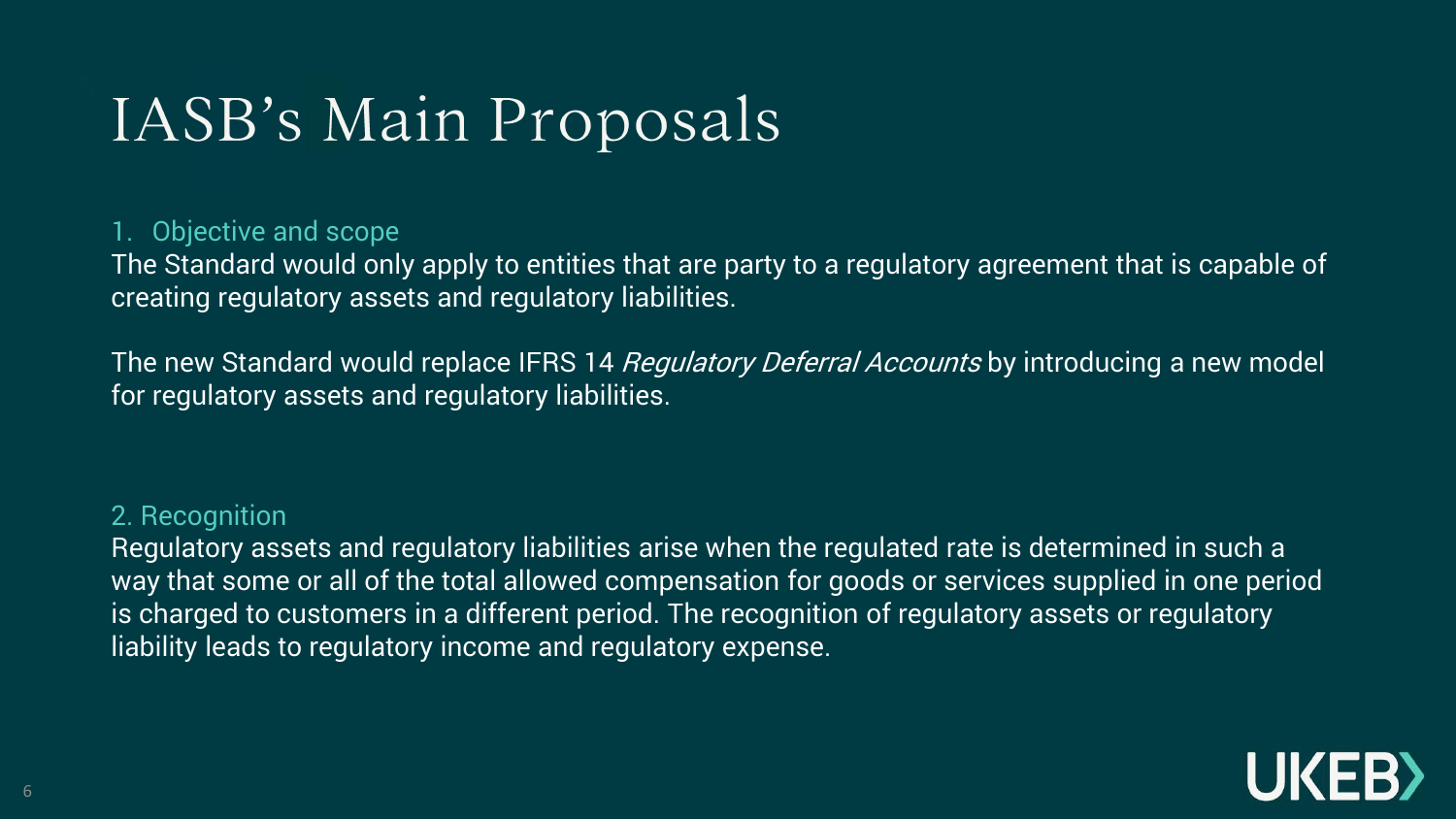## IASB's Main Proposals

#### 3. Measurement

Regulatory assets and regulatory liabilities are measured at historical cost, modified for subsequent measurement by using updated estimates of the amount and timing of future cash flows. The estimated future cash flows of a regulatory asset or regulatory liability would be discounted to their present value using the regulatory interest rate. After initial recognition, the carrying amount of the regulatory asset or regulatory liability would be updated at the end of each reporting period to reflect conditions existing at that date.

#### 4. Presentation

In the statement of financial performance, an entity shall present all regulatory income minus regulatory expense in a separate line item immediately below revenue. In the statement of financial position, an entity shall present line items for regulatory assets and regulatory liabilities. Current and non-current regulatory assets, and current and non-current regulatory liabilities as separate classifications.

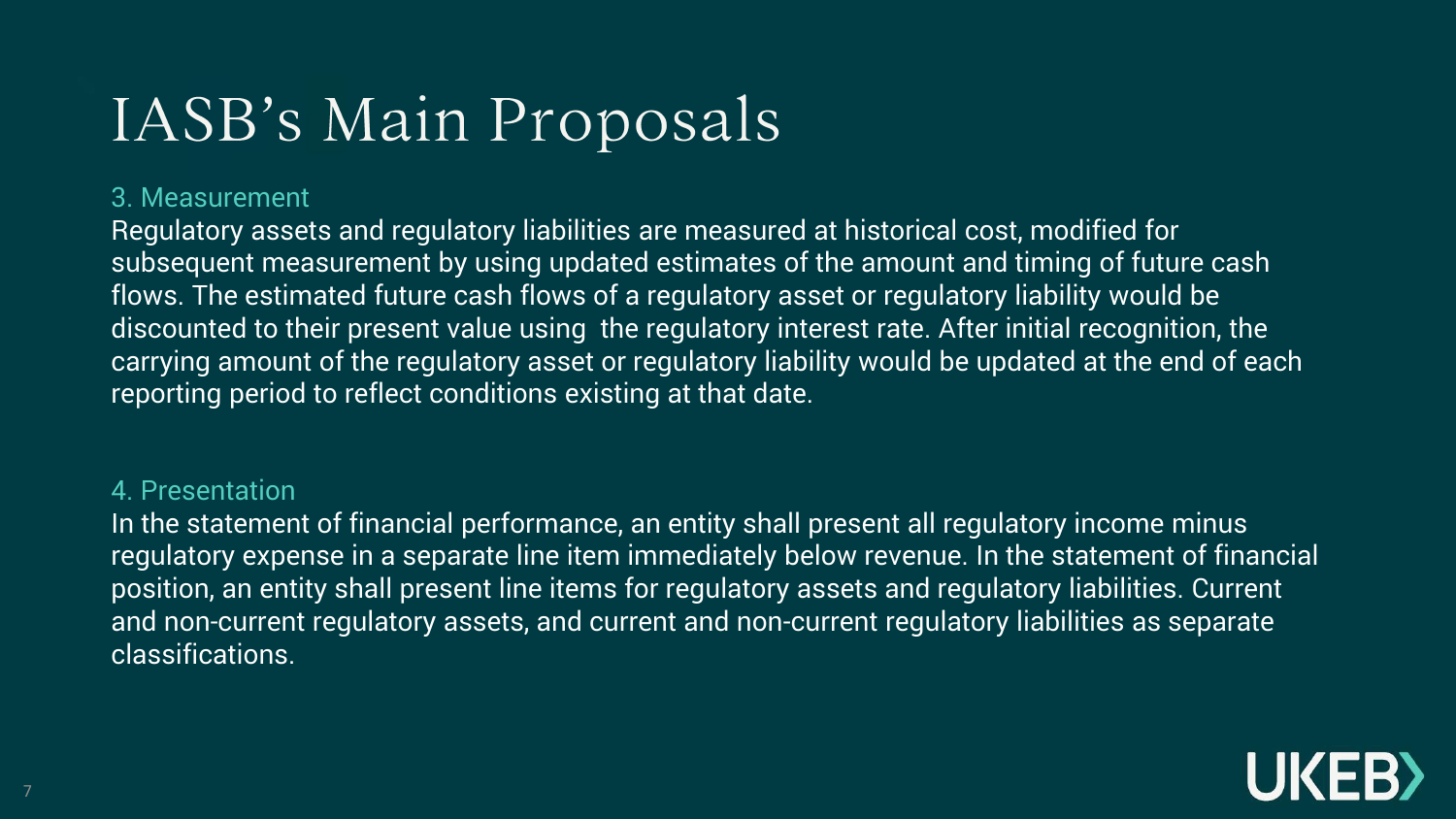## IASB's Main Proposals

#### 5. Disclosure

The ED proposes overall disclosure objectives and specific disclosure objectives to enable users of financial statements to understand the relationship between an entity's revenue and expenses, and an entity's regulatory assets and regulatory liabilities at the end of the reporting period.

#### 6. Transition

The ED proposes that the date of initial application as the beginning of the annual reporting period in which an entity first applies the Standard.

The ED further proposes that an entity apply the proposals retrospectively in accordance with IAS 8 Accounting Policies, Changes in Accounting Estimates and Errors except where otherwise permitted.

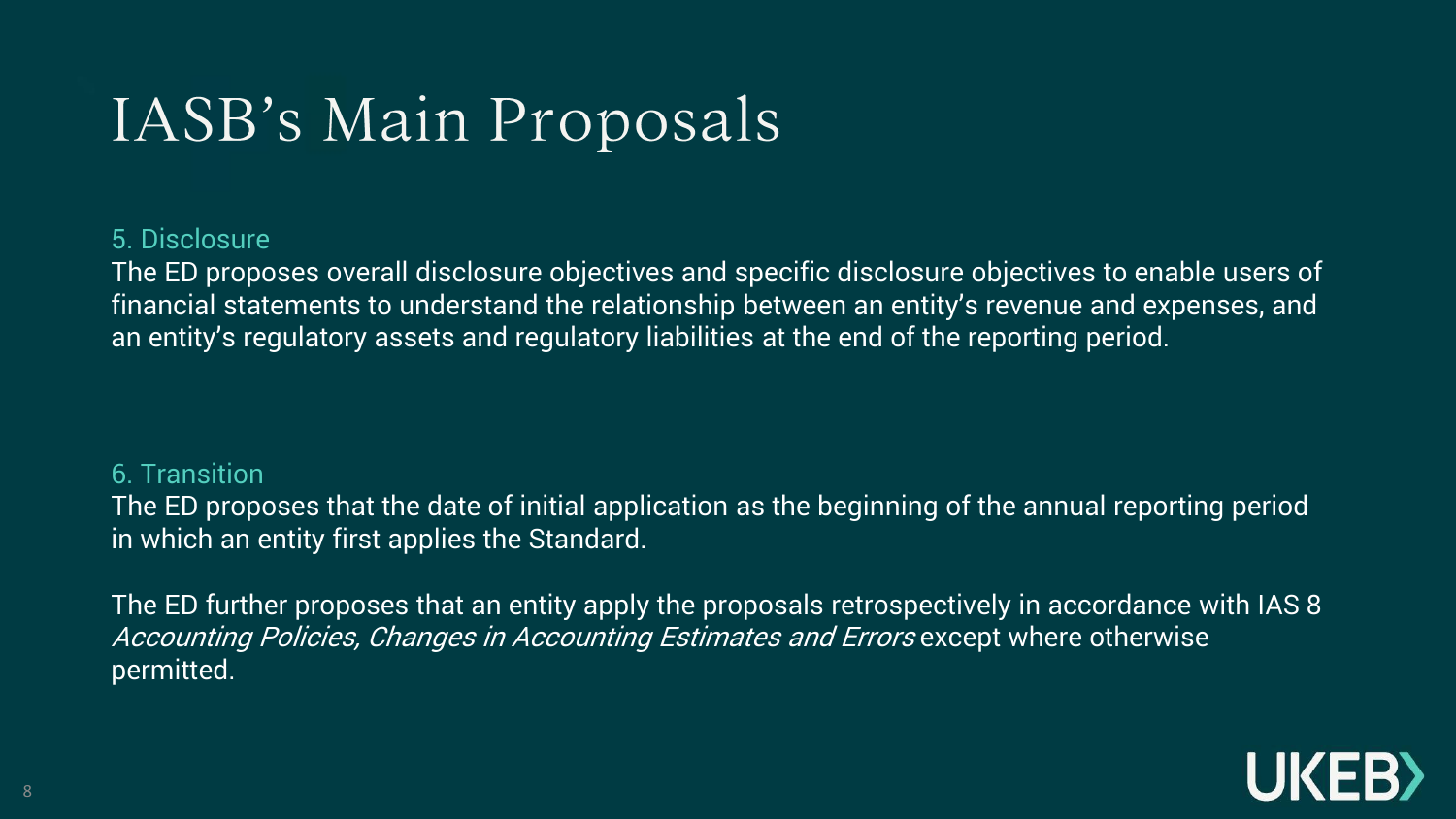## Outreach activities approach

The UKEB's outreach activities took place between May and July 2021.

The outreach approach was underpinned by the UKEB's guiding principles of thought leadership, transparency, independence and accountability.

To develop our response and obtain a balanced range of views on the ED, we had meetings with two preparers that are likely to be within the scope of the proposals, staff of other national standard-setters, European Financial Reporting Advisory Group (EFRAG) and regulators. We received one comment letter on our draft comment letter from United Utilities Group Plc.

We also gathered input from public meetings such as the IASB's Accounting Standards Advisory Forum (ASAF) and the joint EFRAG, EFFAS, ABAF/BVFA and IASB webinar, in order to obtain a range of views on the IASB's proposals.

Our outreach resulted in various comments and views on the proposals made by the IASB . All comments and views were considered in reaching our final position.

A draft of the UKEB's comment letter was agreed by the UKEB at its meeting on 9 July 2021.

Due to time constraints, the draft comment letter was published for a shorter period than is common practice, being between 14 July and 26 July 2021.

This shortened comment period was a unique one, and the UKEB remains committed to allowing appropriate timelines for stakeholders to comment on draft comment letters.

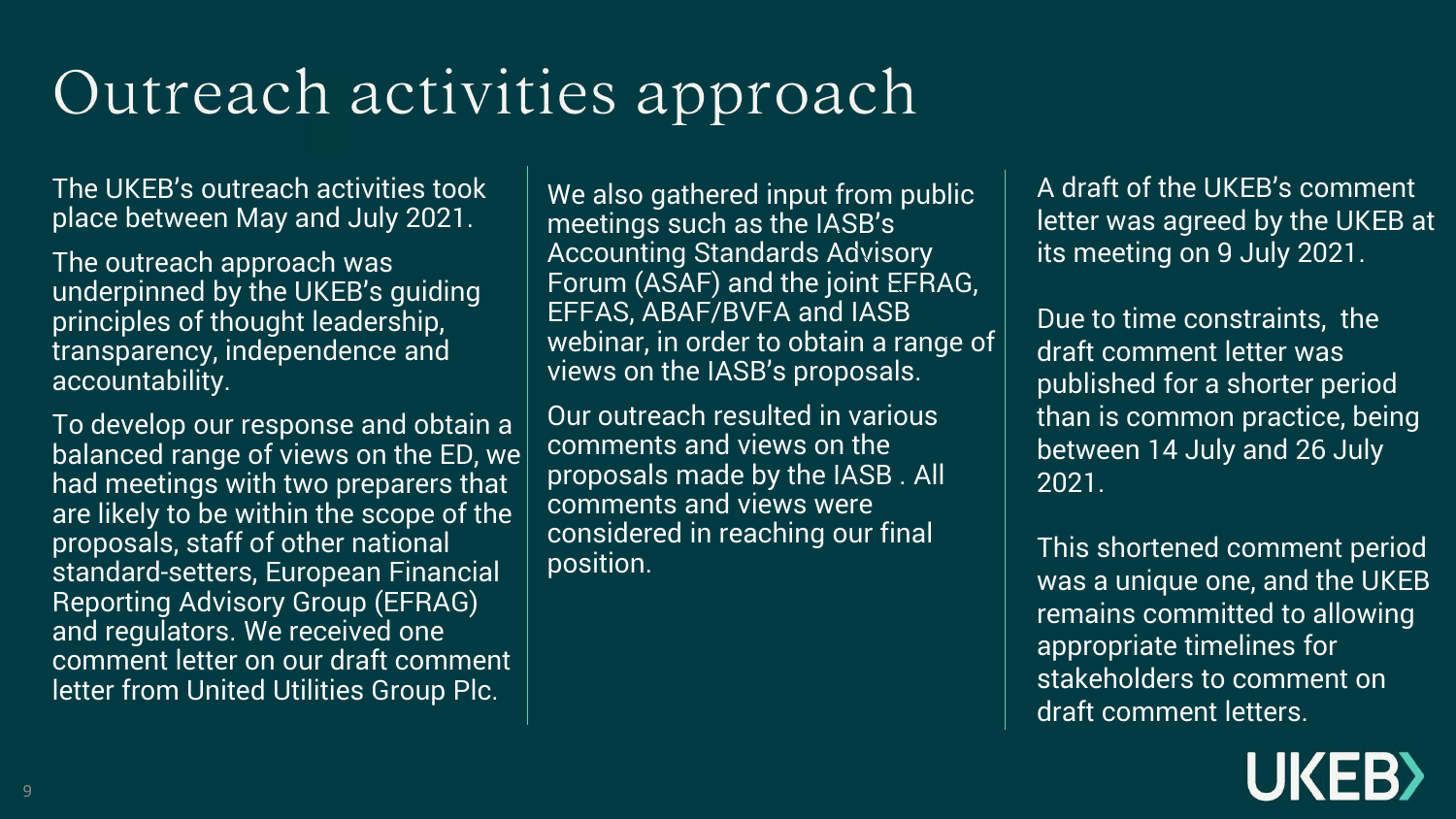### I. Objective and Scope

| <b>IASB proposal</b>                                                                                                                                                                                                                                                                                                               | <b>UKEB draft position</b>                                                                                                                                                                                                                                                                                                                                                           | Stakeholder views*                     | <b>UKEB final position</b>                                                                                                                                                                                                                                                                                                                                                                                                                                                                                                                                                                                                                                                        |
|------------------------------------------------------------------------------------------------------------------------------------------------------------------------------------------------------------------------------------------------------------------------------------------------------------------------------------|--------------------------------------------------------------------------------------------------------------------------------------------------------------------------------------------------------------------------------------------------------------------------------------------------------------------------------------------------------------------------------------|----------------------------------------|-----------------------------------------------------------------------------------------------------------------------------------------------------------------------------------------------------------------------------------------------------------------------------------------------------------------------------------------------------------------------------------------------------------------------------------------------------------------------------------------------------------------------------------------------------------------------------------------------------------------------------------------------------------------------------------|
| The Standard would only apply to entities<br>that are party to a regulatory agreement that<br>is capable of creating regulatory assets and<br>regulatory liabilities.<br>The new Standard would replace IFRS 14<br>Regulatory Deferral Accounts by introducing<br>a new model for regulatory assets and<br>regulatory liabilities. | UKEB agreed with objective of the<br>proposals in the ED however, it<br>expressed concerns regarding:<br>The type of regulatory<br>agreements that are not in<br>scope.<br><b>Explicit inclusion of service</b><br>ii.<br>concession arrangements n<br>the proposals.<br>Transactions and events<br>-iii.<br>covered by other IFRS are not<br>explicitly excluded from the<br>scope. | <b>Support UKEB draft</b><br>position. | Supports IASB proposals and further<br>recommended that:<br>the scope should be explicit that the<br>agreements intended to be included in the<br>scope of the definition "regulatory<br>agreement" are a small subset of regulatory<br>agreements.<br>the definition of a regulator be included and<br>ii.<br>state that it is an independent third party.<br>iii. Transactions and events covered by other<br>IFRS e.g.: service concession arrangements,<br>be explicitly excluded from the scope unless<br>there is clear evidence that users would gain<br>additional information from the application<br>of both IFRIC 12 and the proposed standard<br>to such arrangements |

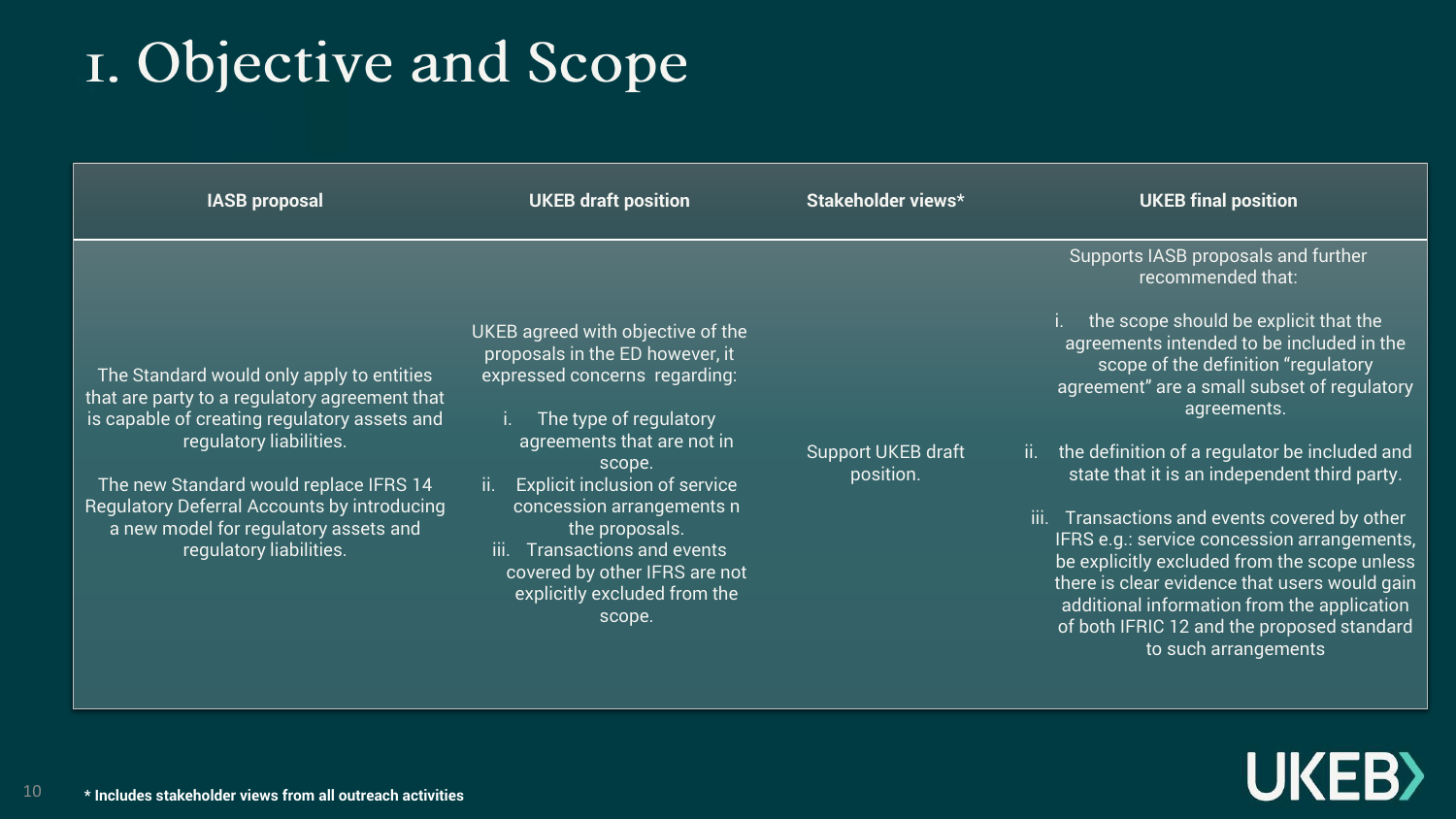# 2. Recognition

| <b>IASB proposal</b>                                                                                                                                                                                                                                                                                                                                                                          | <b>UKEB draft position</b>                                                          | Stakeholder views*                                                                                                                  | <b>UKEB final position</b>                                                                                                                                                                                                                                                         |
|-----------------------------------------------------------------------------------------------------------------------------------------------------------------------------------------------------------------------------------------------------------------------------------------------------------------------------------------------------------------------------------------------|-------------------------------------------------------------------------------------|-------------------------------------------------------------------------------------------------------------------------------------|------------------------------------------------------------------------------------------------------------------------------------------------------------------------------------------------------------------------------------------------------------------------------------|
| Regulatory assets and regulatory liabilities<br>arise when the regulated rate is determined<br>in such a way that some or all of the total<br>allowed compensation for goods or services<br>supplied in one period is charged to<br>customers in a different period. The<br>recognition of regulatory assets or<br>regulatory liability leads to regulatory<br>income and regulatory expense. | No draft response as this area had<br>not been identified as an issue in<br>the UK. | Supports IASB proposals<br>but expressed concerns<br>relating to not recognising<br>returns on assets not yet<br>available for use. | Supports IASB proposal for recognising<br>regulatory assets and liabilities.<br>Do not support IASB's proposal to not recognise<br>returns on assets not yet available for use in<br>Total Allowed Compensation as this does not<br>reflect the economic substance of that return. |

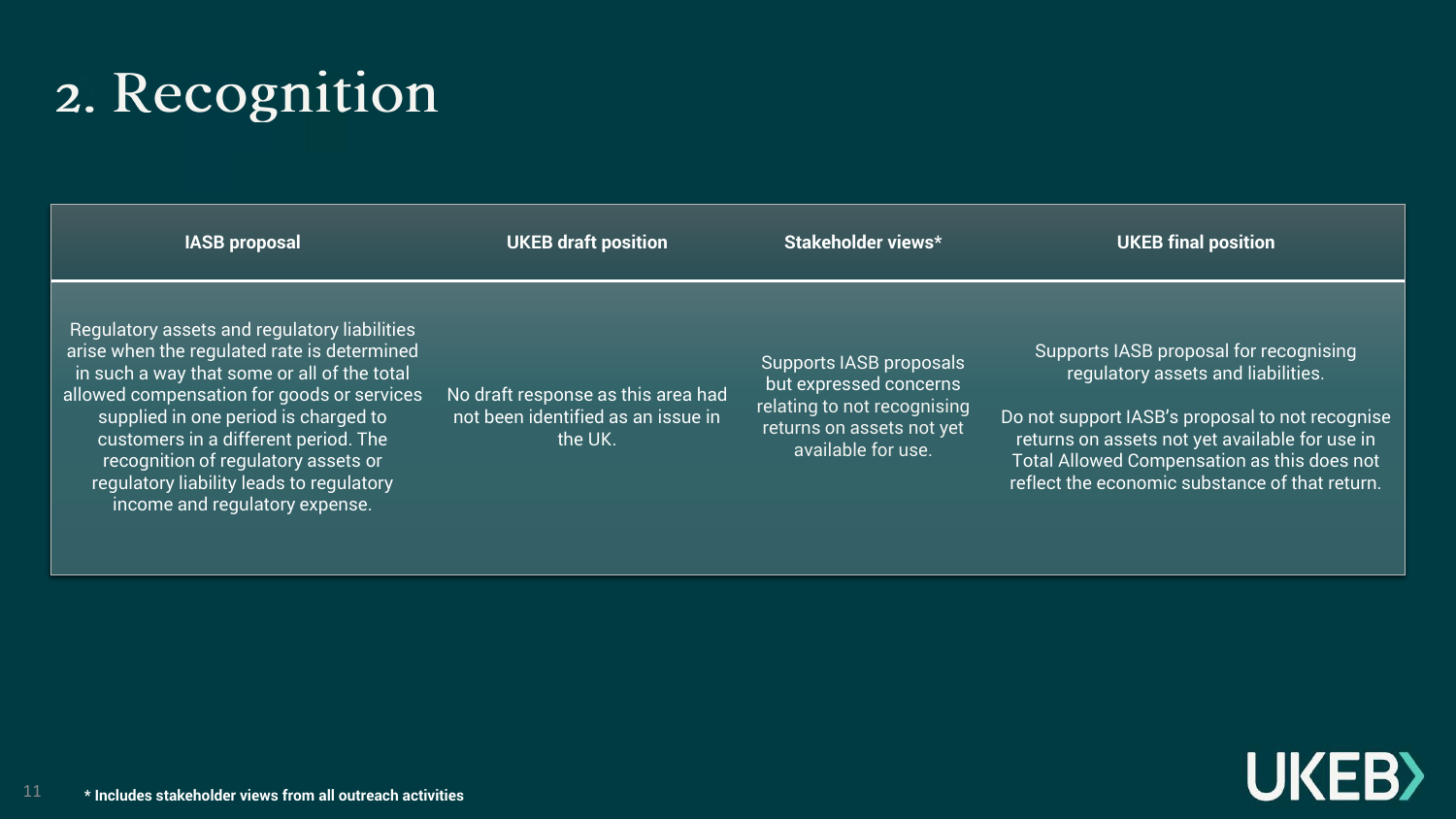### 3. Measurement

| <b>IASB proposal</b>                                                                                                                                                                                                                                                                                                                                                                  | <b>UKEB draft position</b>                                                                                                                                                                                                                                                                                                                                                                 | Stakeholder views*                                                                                                                                                                             | <b>UKEB final position</b>                                                                                                                                                                                                                           |
|---------------------------------------------------------------------------------------------------------------------------------------------------------------------------------------------------------------------------------------------------------------------------------------------------------------------------------------------------------------------------------------|--------------------------------------------------------------------------------------------------------------------------------------------------------------------------------------------------------------------------------------------------------------------------------------------------------------------------------------------------------------------------------------------|------------------------------------------------------------------------------------------------------------------------------------------------------------------------------------------------|------------------------------------------------------------------------------------------------------------------------------------------------------------------------------------------------------------------------------------------------------|
| Regulatory assets and regulatory liabilities<br>are measured at historical cost, modified for<br>subsequent measurement by using updated<br>estimates of the amount and timing of<br>future cash flows.                                                                                                                                                                               | Sought more guidance for the<br>application of proposals relating<br>to the:<br>Interaction between a<br>regulatory licence and a<br>pricing period.<br>ii.<br>Interaction between boundary<br>of regulatory agreement and<br>compensation for cancellation<br>of an agreement.<br>iii. length of life of an asset<br>where recovery period is<br>longer than licence agreement<br>period. | <b>Supports UKEB draft</b><br>position.<br><b>Requested further clarity</b><br>regarding the boundary of                                                                                       | Supportive of IASB proposals.<br>Requested clarification about interaction<br>between a regulatory licence a pricing period<br>and the interaction between boundary of<br>regulatory agreement and compensation for<br>cancellation of an agreement. |
| The estimated future cash flows of a<br>regulatory asset or regulatory liability would<br>be discounted to their present value using<br>the regulatory interest rate. After initial<br>recognition, the carrying amount of the<br>regulatory asset or regulatory liability would<br>be updated at the end of each reporting<br>period to reflect conditions existing at that<br>date. |                                                                                                                                                                                                                                                                                                                                                                                            | the regulatory agreement,<br>and what constitutes an<br>enforceable agreement<br>where an entity operates<br>under a rolling long-term<br>license subject to shorter<br>price control periods. | Proposed that the IASB includes illustrative<br>examples to reflect situations whereby the<br>recovery period for an asset is longer than the<br>period of the license agreement or pricing period<br>under the regulatory agreement.                |

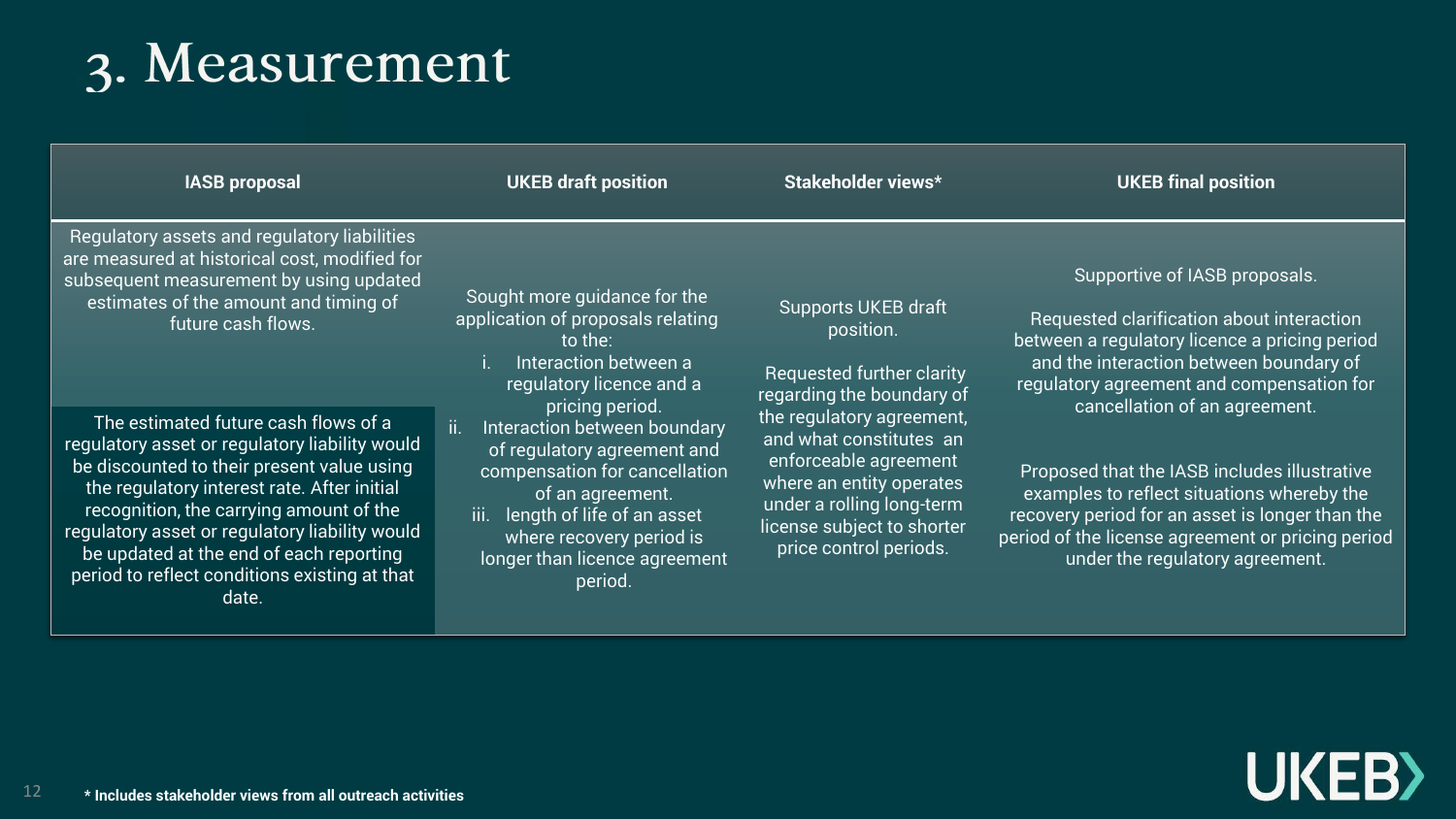### 4. Presentation

| <b>IASB proposal</b>                                                                                                                                                                                                                                                                                                | <b>UKEB draft position</b>                                                       | Stakeholder views*                                                                                                                                                                                  | <b>UKEB final position</b> |
|---------------------------------------------------------------------------------------------------------------------------------------------------------------------------------------------------------------------------------------------------------------------------------------------------------------------|----------------------------------------------------------------------------------|-----------------------------------------------------------------------------------------------------------------------------------------------------------------------------------------------------|----------------------------|
| In the statement of financial performance, an<br>entity shall present all regulatory income minus<br>regulatory expense in a separate line item<br>immediately below revenue. In the statement of<br>financial position, an entity shall present line<br>items for regulatory assets and regulatory<br>liabilities. | No draft response as this area had not<br>been identified as an issue in the UK. | Supported IASB proposals<br>with a minority of<br>stakeholders proposing that<br>entities be permitted to<br>choose to include the amount<br>within Revenue on the face of<br>the income statement. | Supported IASB proposals.  |
| Present current and non-current regulatory<br>assets, and current and non-current regulatory<br>liabilities as separate classifications.                                                                                                                                                                            |                                                                                  |                                                                                                                                                                                                     |                            |

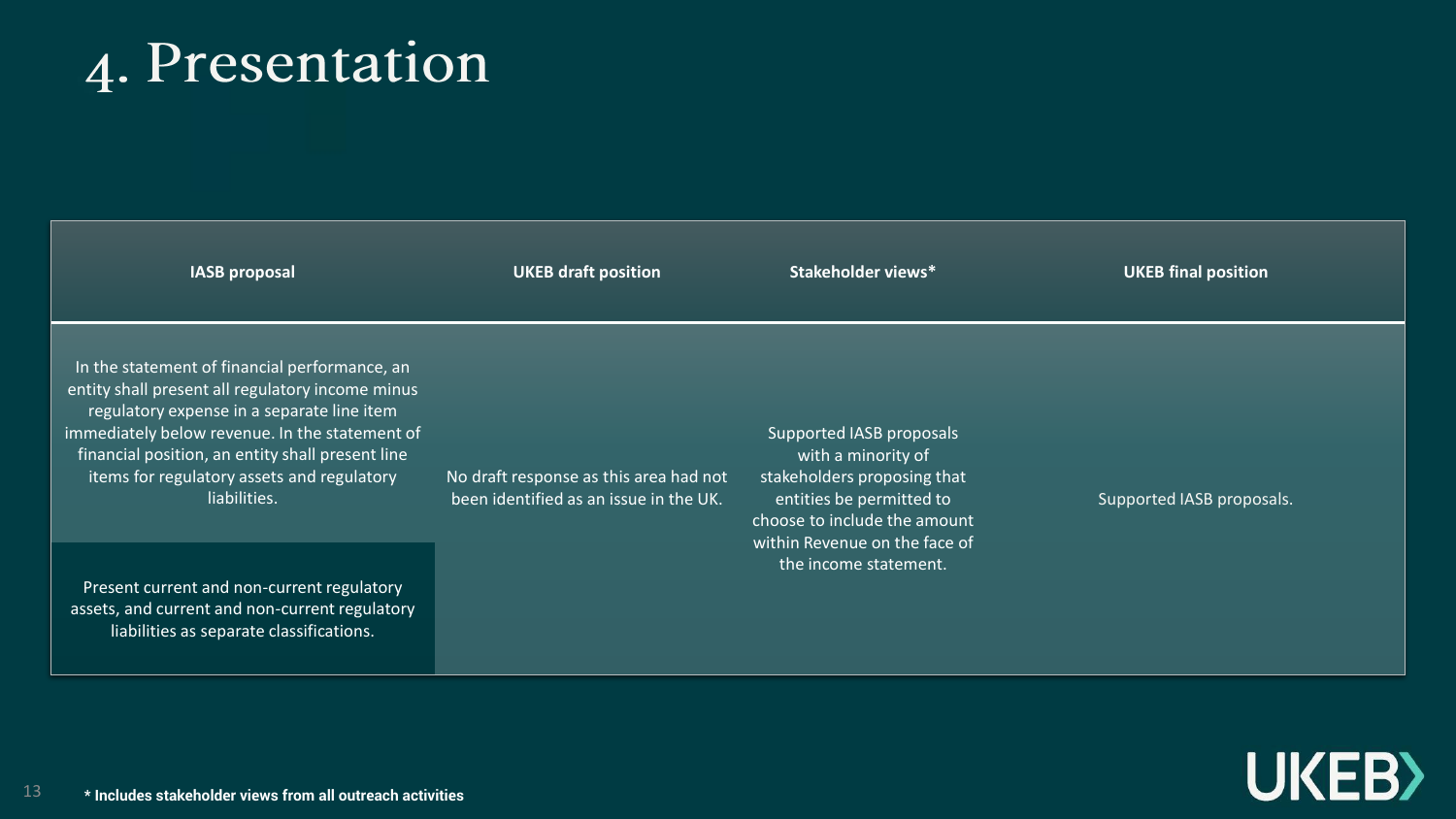## 5. Disclosure

| <b>IASB proposal</b>                                                                                                                                                                                                                                                                                                | <b>UKEB draft position</b>                                                       | Stakeholder views*                                                                                                                      | <b>UKEB final position</b>                                                                                         |
|---------------------------------------------------------------------------------------------------------------------------------------------------------------------------------------------------------------------------------------------------------------------------------------------------------------------|----------------------------------------------------------------------------------|-----------------------------------------------------------------------------------------------------------------------------------------|--------------------------------------------------------------------------------------------------------------------|
| The ED proposes overall disclosure objectives<br>and specific disclosure objectives to enable users<br>of financial statements to understand the<br>relationship between an entity's revenue and<br>expenses, and an entity's regulatory assets and<br>regulatory liabilities at the end of the reporting<br>period | No draft response as this area had not<br>been identified as an issue in the UK. | Supported overall disclosure<br>proposals.<br>One stakeholder suggested<br>proposals that could enhance<br>the IASBs current proposals. | Overall support for proposals but<br>recommended additional disclosures about an<br>entity's regulatory agreement. |

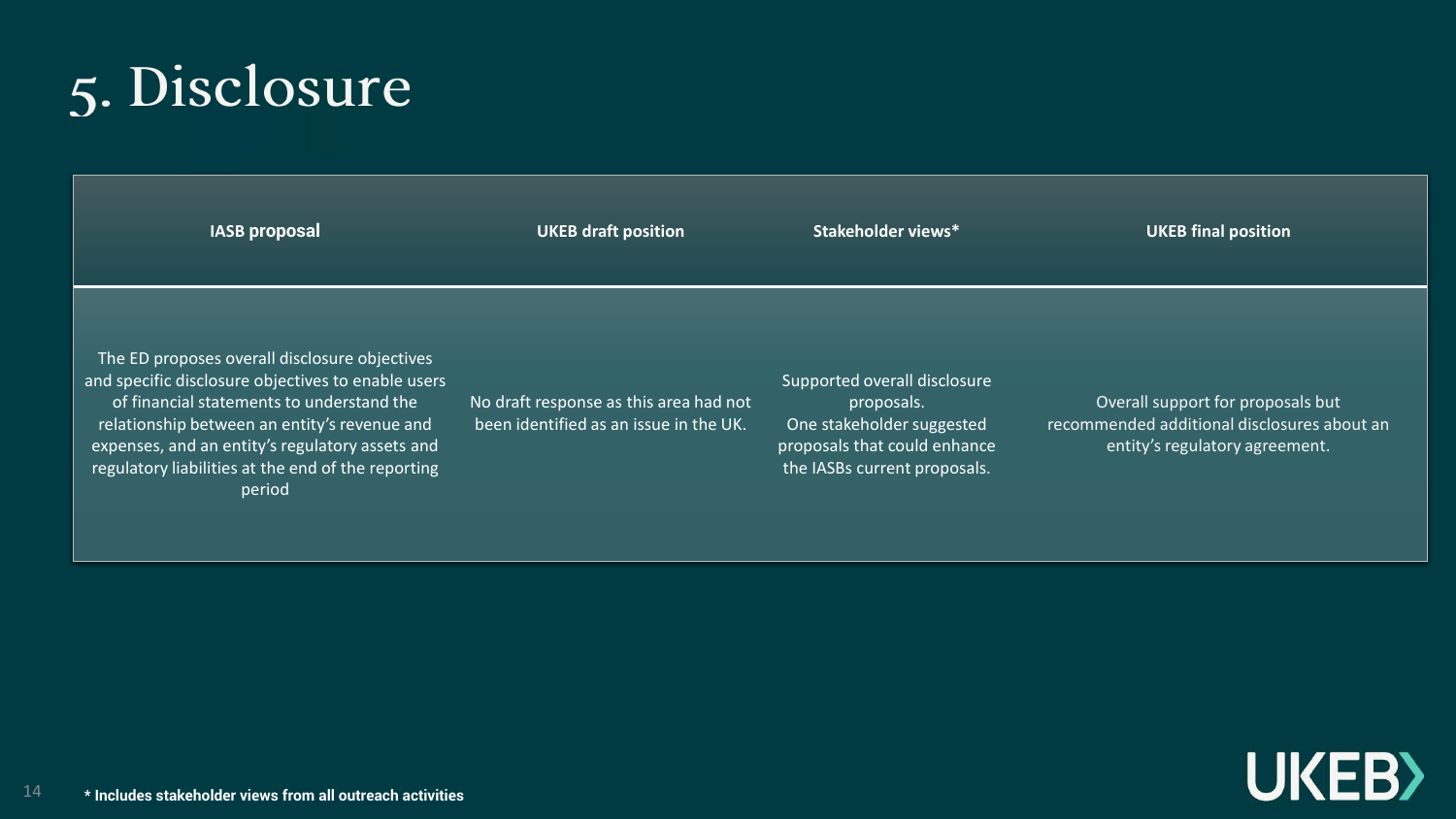### 6. Transition

| <b>IASB proposal</b>                                                                                                                                                                                                                                                                                                                                                               | <b>UKEB draft position</b>                                                                                                                                                                                                                                                                                                                                                                                                                     | Stakeholder views*                                                                                                                                    | <b>UKEB final position</b>                                                                                                                                  |
|------------------------------------------------------------------------------------------------------------------------------------------------------------------------------------------------------------------------------------------------------------------------------------------------------------------------------------------------------------------------------------|------------------------------------------------------------------------------------------------------------------------------------------------------------------------------------------------------------------------------------------------------------------------------------------------------------------------------------------------------------------------------------------------------------------------------------------------|-------------------------------------------------------------------------------------------------------------------------------------------------------|-------------------------------------------------------------------------------------------------------------------------------------------------------------|
| The ED proposes that an entity apply the<br>proposed Standard retrospectively in accordance<br>with IAS 8 Accounting Policies, Changes in<br>Accounting Estimates and Errors, except as<br>permitted by specific paragraphs.<br>A list of instances where an entity may elect not<br>to apply the proposed Standard retrospectively<br>is listed in paragraph C4 of the proposals. | Transition needs are likely to be<br>different depending on an entity's<br>starting position. Therefore do not<br>consider it appropriate to rely on only<br>the IAS 8 requirements.<br>Recommended further engagements<br>with preparers to identify detailed<br>issues.<br>Recommended specific transition<br>requirements be included in the<br>proposed Standard to address the<br>different starting positions that<br>entity's may have. | Supported UKEB position on<br>further engagement with<br>stakeholders.<br>Supported IASBs position of a<br>retrospective application for<br>entities. | Recommended further engagements with preparers<br>to identify detailed issues.<br>Do not consider it appropriate to rely on only the<br>IAS 8 requirements. |

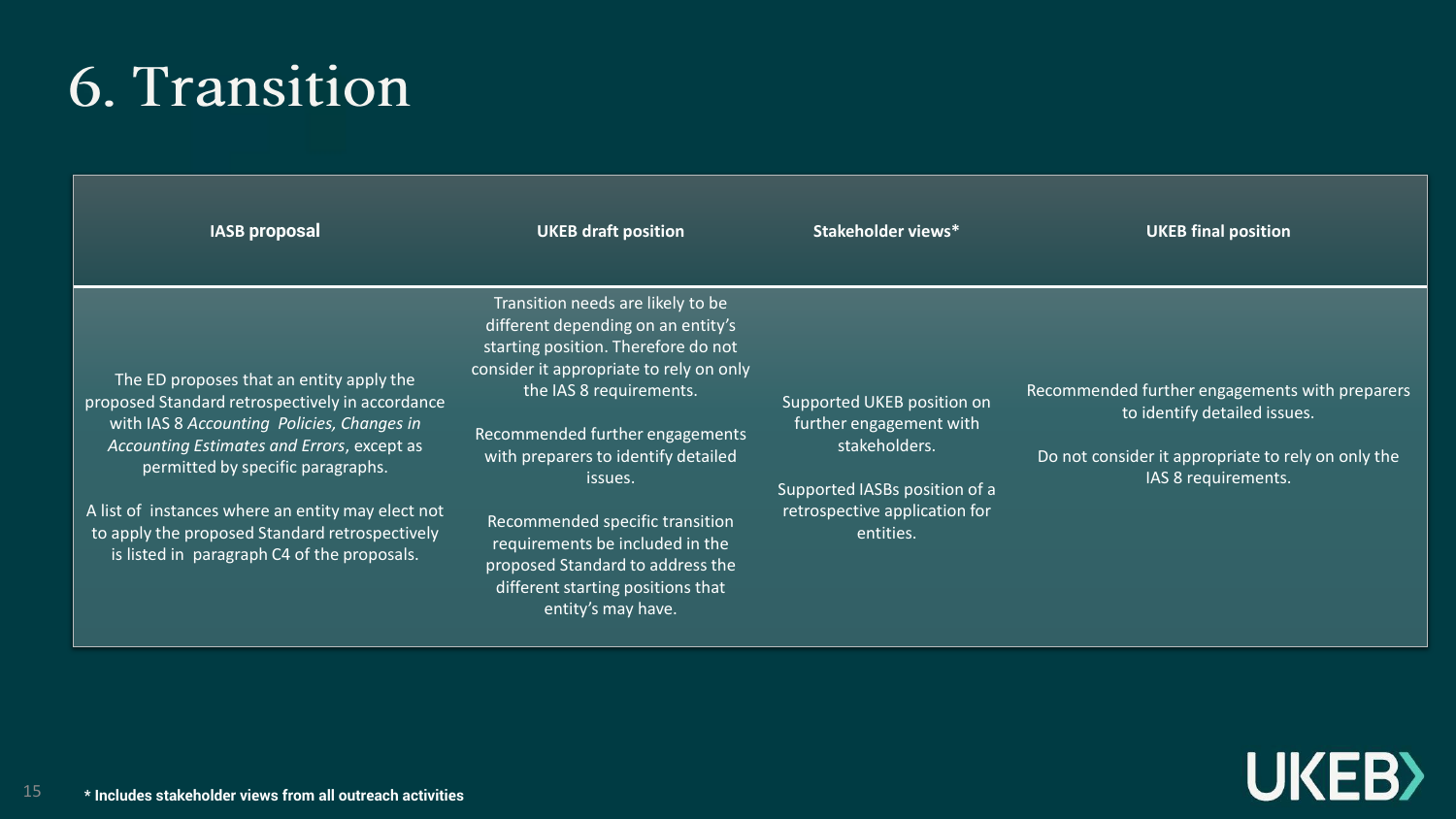## Disclaimer

This feedback statement has been produced in order to set out the UKEB's response to stakeholder comments received on the IASB's *Regulatory Assets and Regulatory Liabilities* ED 2021/1 and should not be relied upon for any other purpose. The views expressed in this feedback statement are those of the UK Endorsement Board at the point of publication. Any sentiment or opinion expressed within this feedback statement will not necessarily bind the conclusions, decisions, endorsement or adoption of any new or amended IFRS by the UKEB.